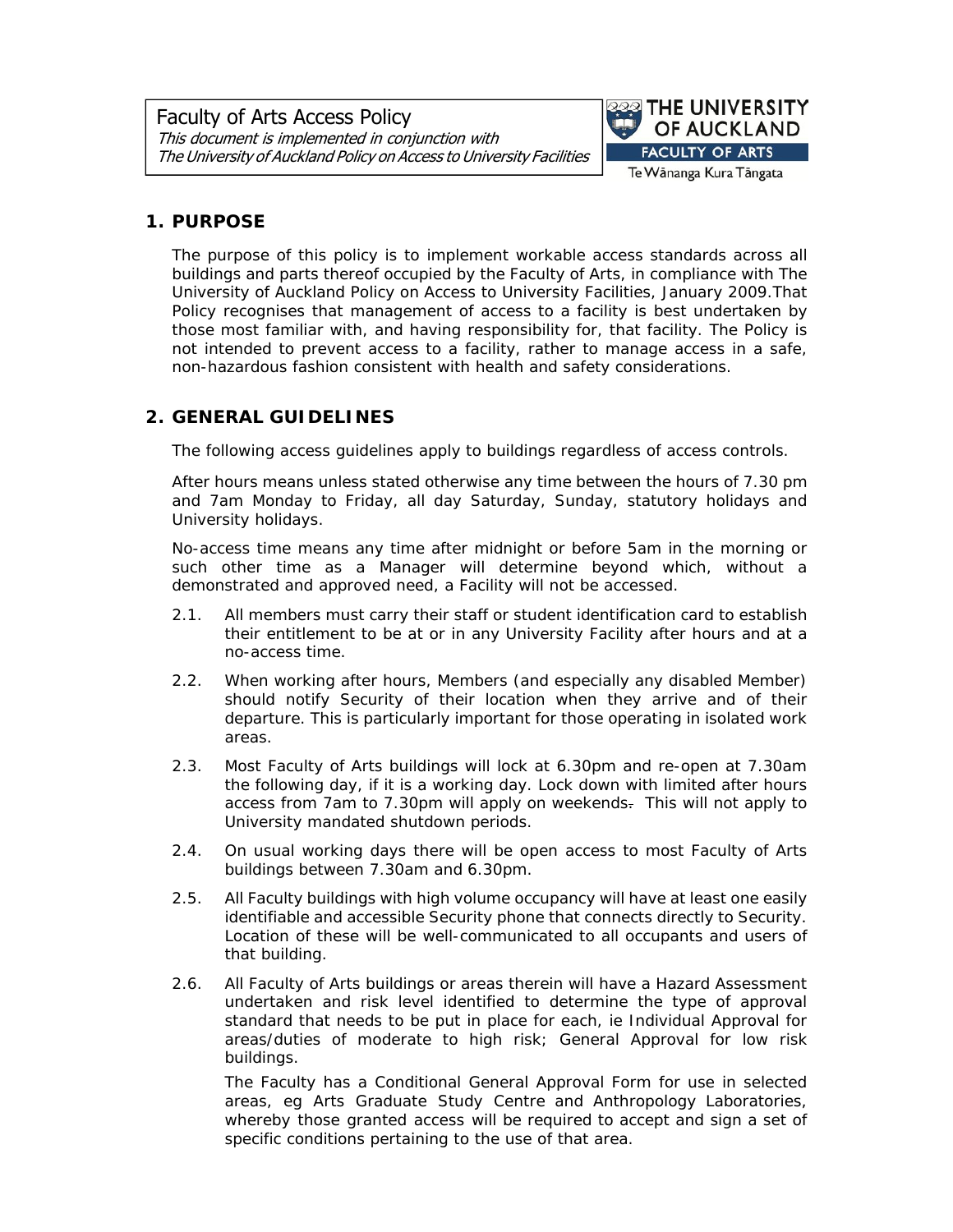2.7. The Faculty will set and communicate clear guidelines to all members of the Faculty as to when access to a facility the Faculty has responsibility for is not permitted without an Individual or General Approval, stipulating Noaccess Times for that facility.

## **3. OUT-OF-HOURS ACCESS: STAFF, STUDENTS AND OTHER MEMBERS**

### 3.1. PERMANENT ACADEMIC AND PROFESSIONAL STAFF

All permanent staff members occupying low risk areas of buildings will have their Campus Cards programmed with access from 5am to midnight on usual working days, and from 7am to 7.30pm on weekends. (except for mandated shut-down periods) by way of a 'General Approval' for that building or part thereof, and will be required to meet all conditions of general approval and abide by the Guidelines for Personal Safety set out in *The University of Auckland Policy on Access to University Facilities.*

### 3.2. DOCTORAL STUDENTS, HON RESEARCH FELLOWS & OTHERS

Doctoral students, Honorary Research Fellows, Emeritus Professors and others with allocated space in low risk areas of buildings can request to have their Campus Cards programmed with access from 5am to midnight on usual working days, and from 7am to 7.30pm on weekends, by way of a conditional 'General Approval' for that building or part thereof, and will be required to sign an agreement to meet all conditions of that approval and abide by the Guidelines for Personal Safety set out in *The University of Auckland Policy on Access to University Facilities*.

## 3.3. NON-DOCTORAL GRADUATE STUDENTS

All Faculty of Arts enrolled non-doctoral graduate students can request access to the Arts Graduate Study Centre only for access from 7am to midnight on usual working days and weekends, (excepting mandatory closedown periods) by way of a conditional 'General Approval' for the Arts Graduate Study Centre, and will be required to meet all specific conditions of approval and abide by the Guidelines for Personal Safety set out in *The University of Auckland Policy on Access to University Facilities.*

Access will not be granted to non-doctoral graduate students to areas other than the Arts Graduate Study Centre, except in exceptional circumstances and by way of an individual approval. The individual will be required to meet all conditions of individual approval and abide by the Guidelines for Personal Safety set out in *The University o f Auckland Policy on Access to University Facilities*.

## 3.4. UNDERGRADUATE STUDENTS

Access will not normally be granted to undergraduate students, except in special circumstances related to specific course enrolments.

# **4. OUT-OF-HOURS ACCESS: TEACHING/FUNCTIONS**

4.1. Organisers of events on or in any Facility after Hours or in no-access time (eg overnight stays on the Marae) where non-members may be present must comply with the Event Management Policy.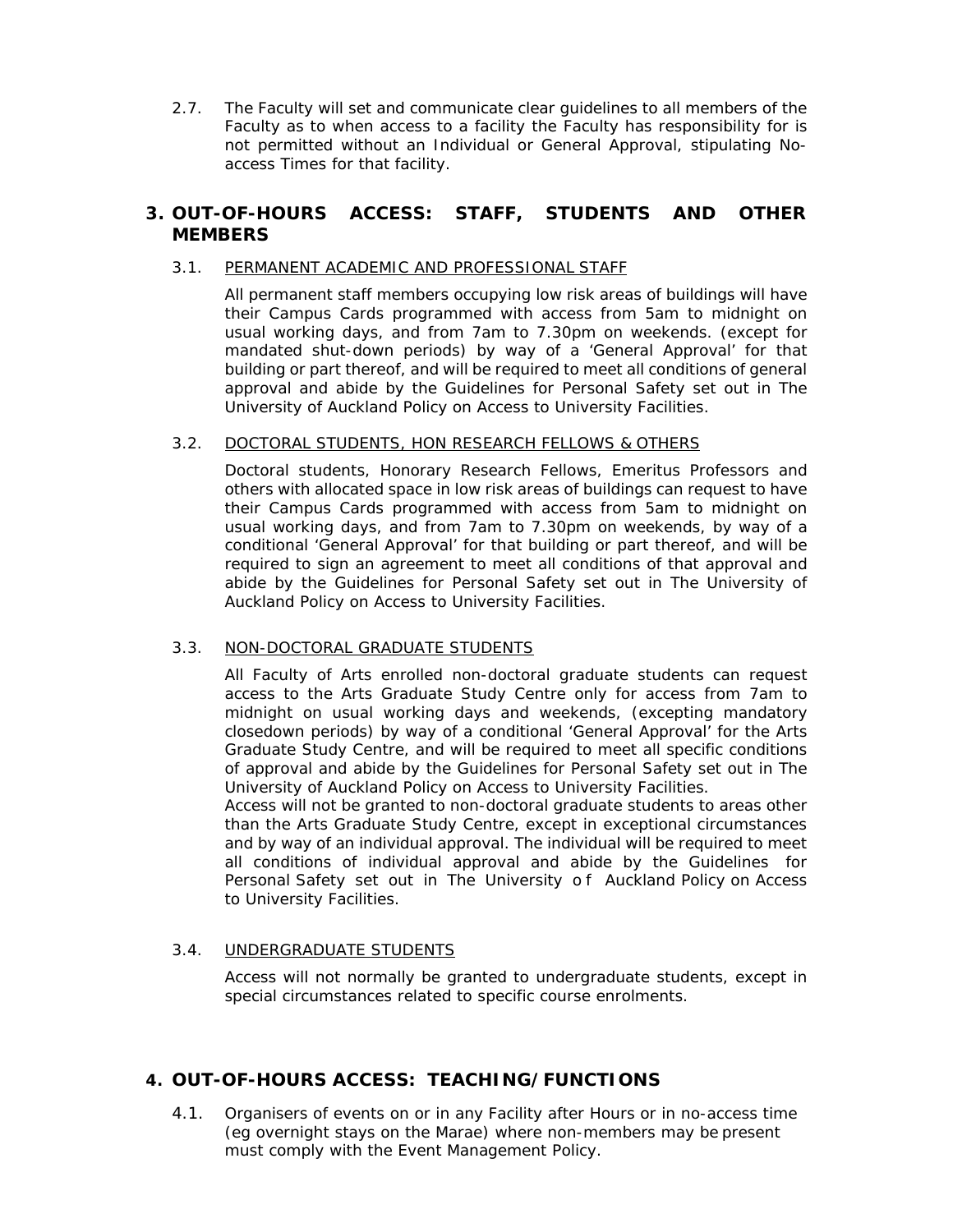4.2. For further details, refer to the **Space Management Policy and the Event** Management Policy.

# **5. ACCESS DURING 'NO ACCESS TIME'**

- 5.1. Holding a key or a Campus Card programmed for access to a location DOES NOT constitute an Approval to Work Alone or Access a Facility After Hours and SHOULD NOT be used in such a fashion.
- 5.2. Any member who needs special access during 'No Access Time' (midnight to 5am) will need individual approval, and will be required to meet all conditions of individual approval and abide by the Guidelines for Personal Safety set out in *The University of Auckland Policy on Access to University Facilities*.
- 5.3. Supervisors shall record all Approvals given to undertake After Hours Access or to Work Alone for members they supervise. The record shall include:
	- o Duration of approval;
	- o Procedure, equipment, areas that can be accessed/used;
	- o Tasks that can be undertaken;
	- o For moderate to high risk activities, details of controls required by the Hazard Assessment, and any other relevant conditions.
- 5.4. Access during a "No Access time" requires advance authorization from the Head of School and Facilities and Technical Services Manager or Director of Faculty Operations on the specified form: members granted such access must carry the authorization form with them and will be required to meet all conditions of individual approval and abide by the Guidelines for Personal Safety set out in *The University of Auckland Policy on Access to University Facilities*

# **6. AREAS WITH ARTS SPECIFIC ACCESS POLICIES**

*The University of Auckland Policy on Access to University Facilities* recognises that management of access to a facility is best undertaken by those most familiar with, and having responsibility for, that facility – ie the Faculty has the authority to grant exceptions. The Faculty acknowledges that at times there are some areas where exceptions to the Access Policy need to be applied. These are currently identified as:

- 6.1. Fale Pasifika
- 6.2. Marae
- 6.3. Arts Graduate Study Centre
- 6.4. Arts Computer Labs
- 6.5. Drama Studio
- 6.6. Media and Communication Edit Suites
- 6.7. Anthropology Laboratories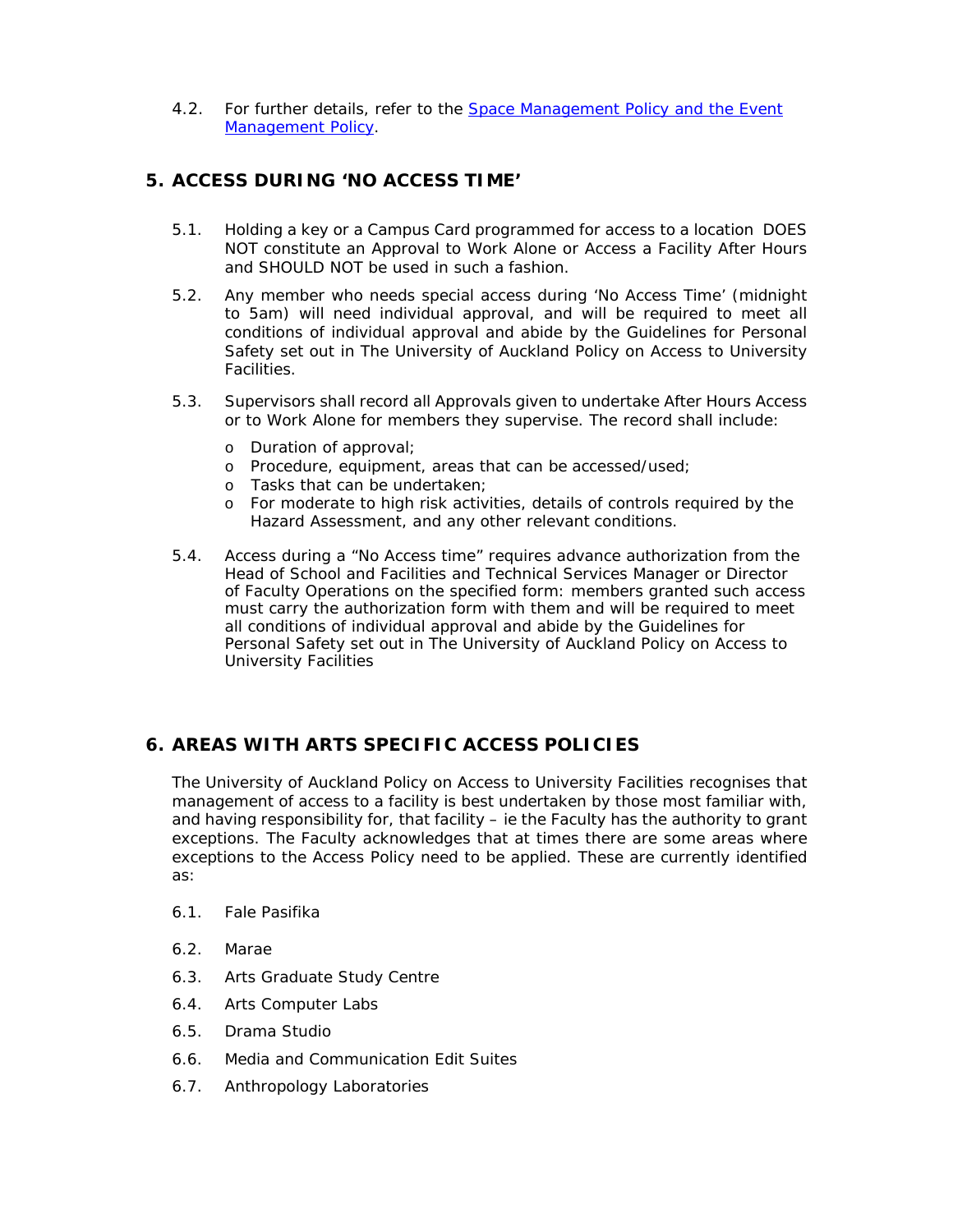These areas have protocols and guidelines for Out-of-Hours Access and Access during 'No Access Time' in place. However, mandatory closedown guidelines still apply unless specifically excepted.

### 6.1. FALE PASIFIKA

The Fale Pasifika and adjoining kitchen area are hired out to outside organisations, and there is a booking system in place, which include Conditions for Hire for External Users. The Fale Administrator has processes to follow which have already been approved by the University so that approval does not need to be sought every time the venue is booked outside of standard hours. Internal users of the Fale Pasifika are also required to comply with conditions of use – advice can be sought from the Fale Administrator.

## 6.2. MARAE

The marae wharenui and wharekai are hired out to outside organisations, and there is a booking system in place, which include Conditions for Hire for External Users. The Taurima and Kaiawhina follow processes which have already been approved by the University so that approval does not need to be sought every time the venue is booked outside of standard hours. Internal users of the Marae are also required to comply with conditions of use – advice can be sought from the Taurima and Kaiawhina.

## 6.3. ARTS GRADUATE STUDY CENTRE

All Faculty of Arts enrolled non-doctoral graduate students can request access to the Arts Graduate Study Centre only from 7am to midnight on usual working days and weekends, (excluding mandatory closedown periods) by way of a conditional 'General Approval' for the Arts Graduate Study Centre, and will be required to sign an agreement to meet all specific conditions of approval and abide by the Guidelines for Personal Safety set out in *The University of Auckland Policy on Access to University Facilities*.

## 6.4. ARTS COMPUTER LABS

Arts Computer Labs may be booked during extended hours for classes supervised by staff. Therefore individual access authorities are not required after hours.

## 6.5. DRAMA STUDIO

The Drama Studio and associated spaces (ie dressing rooms and storage) can be used after hours for both productions and rehearsals. A General Approval will allow performers and production staff as well as members of the public access to the facility until midnight. Individual Approvals from midnight to 7.30am will allow specific Production staff to perform essential services. A Conditional General Approval will allow Production personnel to remain after midnight to disassemble a show, under the direct supervision of an Individual Approval holder.

Students enrolled in specific courses may request access to the Drama Rehearsal Space in 201e from 5am to midnight on usual working days, and from 7am to 7.30pm on weekends (excluding mandatory closedown periods) by way of a conditional 'General Approval' for the Arts Graduate Study Centre, and will be required to sign an agreement to meet all specific conditions of approval and abide by the Guidelines for Personal Safety set

out in *The University of Auckland Policy on Access to University Facilities.*